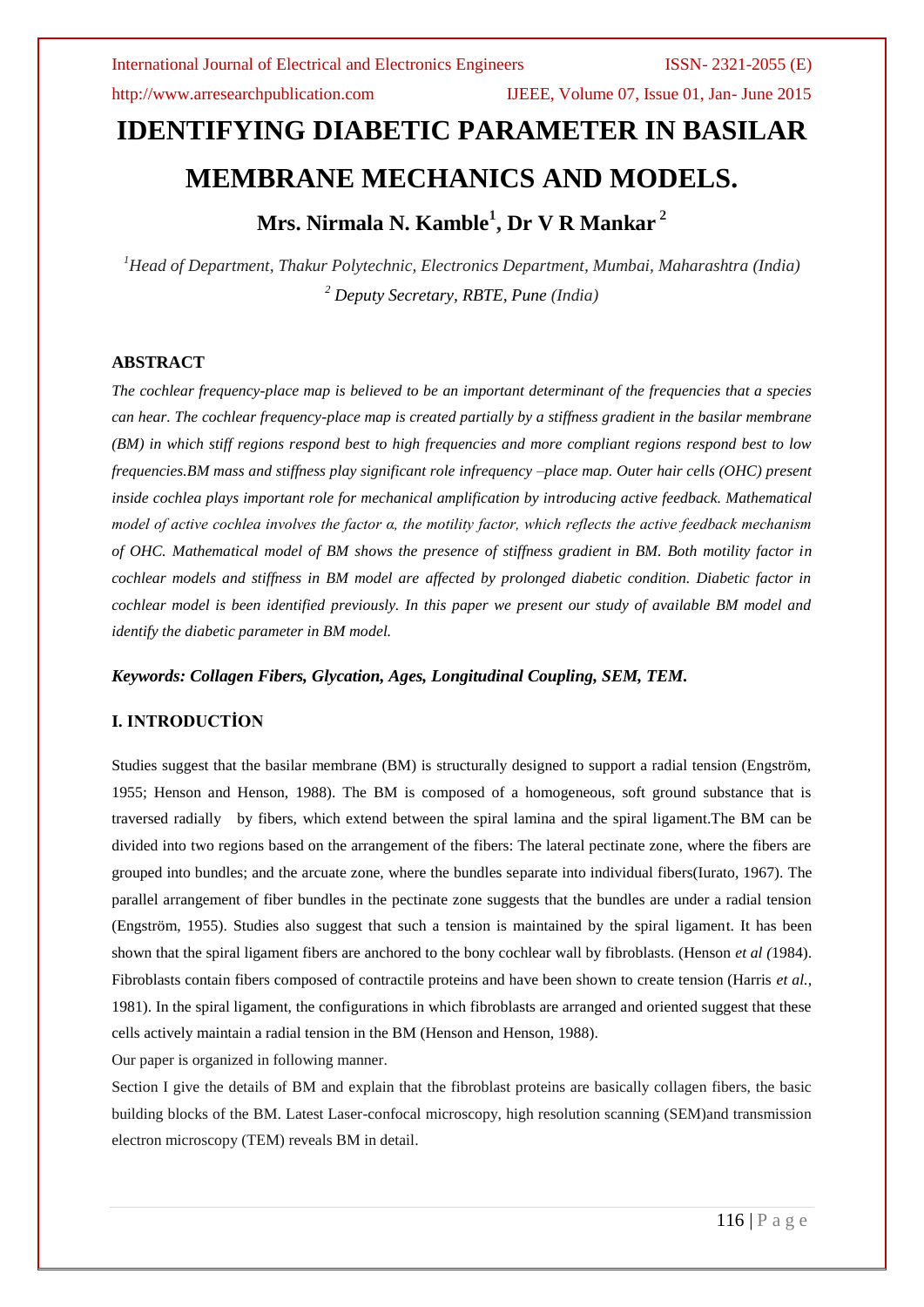### http://www.arresearchpublication.com IJEEE, Volume 07, Issue 01, Jan- June 2015

Section II explains that the collagen fibers undergo glycation which can affect its mechanical properties prominently its stiffness which has major effect in BM response.

Section III explains the available mathematical model of BM and its solution.

Section IV identifies the diabetic parameter in BM model and explains the need to study the variation of this parameter.

### **II. SECTION I: HUMAN BM**

The human BM consists of four separate layers: (1) epithelial basement membrane positive for laminin-β2 and collagen IV, (2) BM proper composed of radial fibers expressing collagen II and XI, (3) layer of collagen IV and (4)tympanic covering layer (TCL) expressing collagen IV, fibronectin and integrin[1].

SEM view of the epithelial basement membrane shows it as a carpet-like structure as seen in figure 1. Beneath the basement membrane lies a fibrous layer extending from the tympanic lip of the lamina spiral is to the basilar crest of the spiral ligament which is the proper BM and consisted of various sized radial parallel fiber bundles (10–20 nm in diameter) as seen in figure 2



**Figure1:SEM view of Basement membrane[1] Figure2:SEM view of Proper BM** 



## **Below Basement membrane [1]**

Lateral to the basilar crest, in the spiral ligament, the BM thickened and formed an anchor-like structure from which several fibers emerged. The BM also displayed longitudinally arranged fibrils. The BM merged with the tympanic lip. BM viewed from scala media after rupture of the basement membrane expose collagen fibers as shown in figure 3.



**BM exposing collagen fibers [1] Basement membrane [1]** 



Figure3 SEM view of ruptured proper Figure4: TEM view of Proper BM below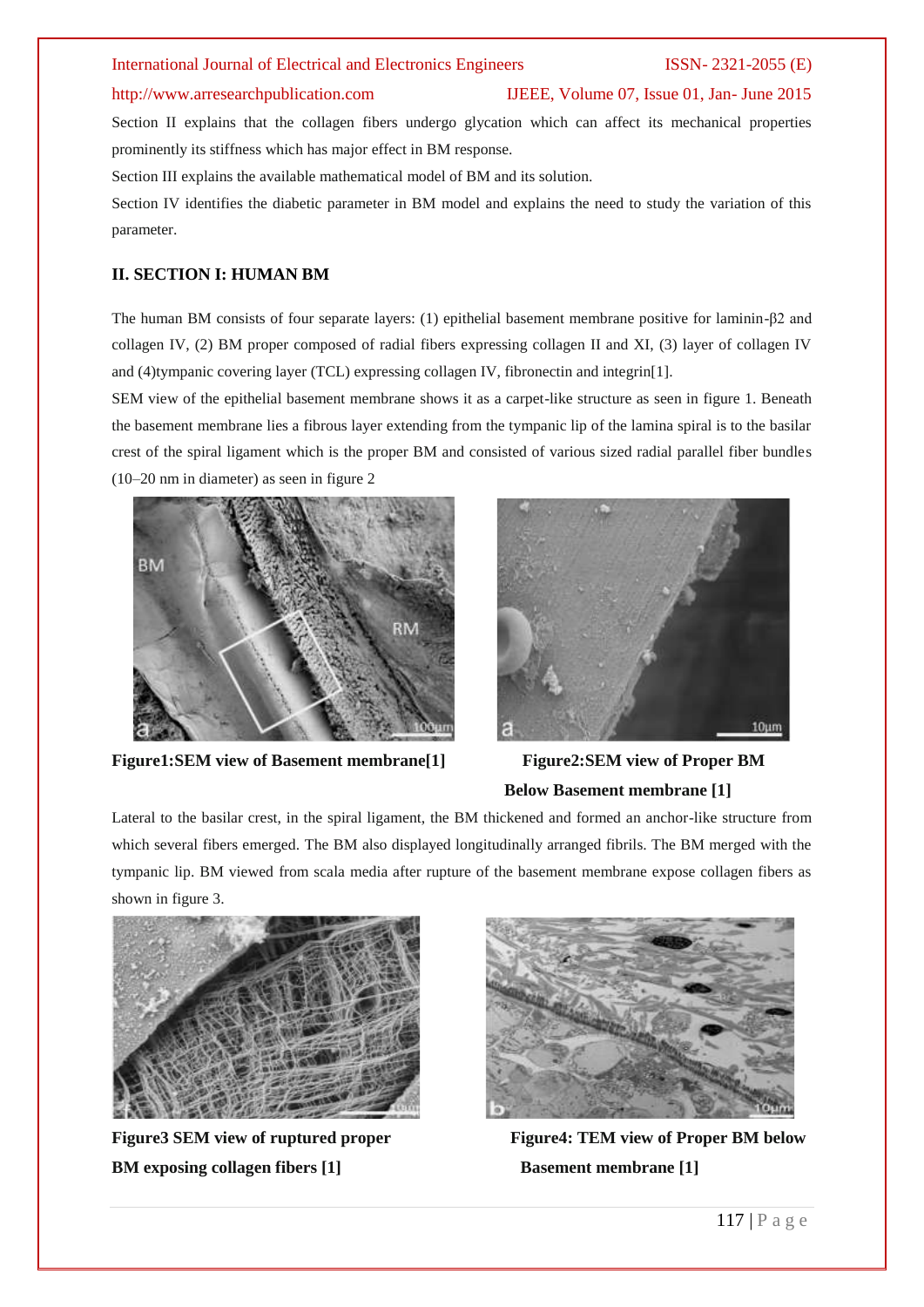http://www.arresearchpublication.com IJEEE, Volume 07, Issue 01, Jan- June 2015

Figure 4 shows the SEM view of BM below basement membrane.



### **Figure5: TEM View of Proper BM below Basement Membrane [1]**

Figure 5 shows Collagen II and IV expression in the BM. Collagen molecules make up 30% of total protein in the body and form the basis of many vital organs (Kadler et al., 2007).The collagen molecule is synthesized as a trimetric molecule containing two α1, and one α2 chains, each of about 1000 amino acids. Upon secretion from the cell, collagen molecules assemble into fibrils and are enzymatically crosslinked (Sweeney et al., 2008).

The BM consists of a filamentous layer consisting primarily of collagen fibers that run radially from medial to lateral i.e., perpendicular to the length of the cochlear duct.

Collagen is regarded as a main source of basilar membrane stiffness and therefore plays a critical role in establishing its tuned resonant frequency map [2].Collagen molecules are packed together in a hexagonal manner to form fibrils, which are covalently bound together with groups of other fibrils to form collagen fibers. Ground substance fills in the spaces between fibers.

### **III. SECTION II: GLYCATION OF COLLAGEN FIBERS**

Glycation and Advanced glycation end products (AGEs )are form in vivo on collagen via non enzymatic reactions that covalently add a sugar moiety onto the protein(Paul and Bailey,1996) and their accumulation is particularly high in long-lived proteins, such as collagen. The low biological turn over of collagen makes it therefore susceptible to interaction with metabolites, primarily glucose.

Several glycation crosslinks have been proposed (Avery and Bailey,2006) but are all present in minute quantities except glucosepane(Sell et al., 2005), which is a lysine–arginine crosslinking AGE which could make a significant change to the biomechanics and biological activity of fibrillar collagen as shown in figure 6.



**Figure6: Cross Linking in Collagen Fibers [3]**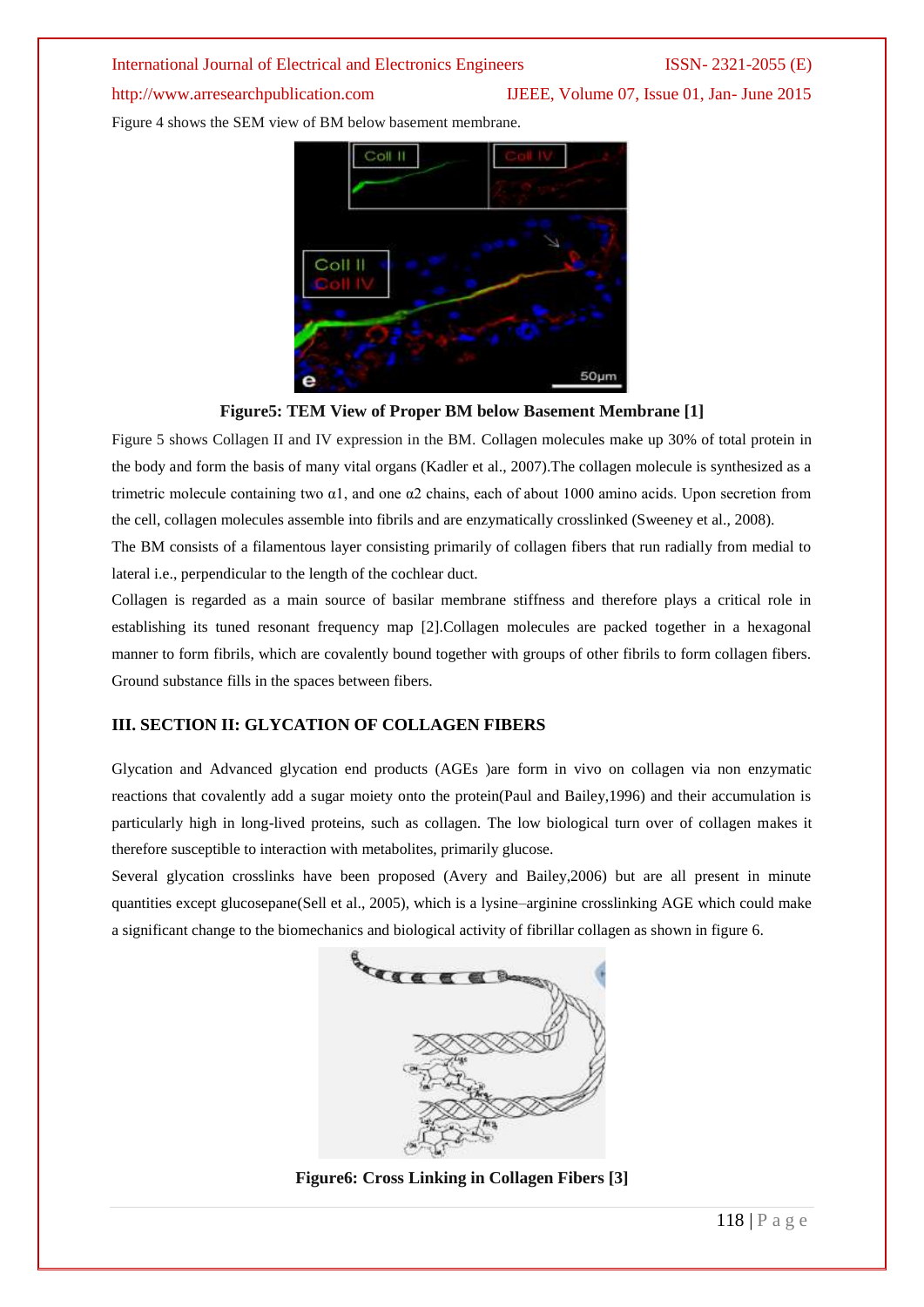### http://www.arresearchpublication.com IJEEE, Volume 07, Issue 01, Jan- June 2015

One is the biomechanical effects of non enzymaticinter molecular cross linking: glucose reaction with the amino acidside-chains, and subsequent further reaction to form a crosslink with an adjacent collagen molecule, result in a modification of the physical properties of the collagen (e.g.: elasticity), but the detailed effects of AGEs on collagen nano-mechanics are still unknown. The mechanical effects of AGEs on collagenous tissues are long known and include stiffening, increased failure load and decreased visco elasticity of tendons (Galeski et al., 1977; Andreassen et al., 1981; Daniel sen and Andreassen, 1988; Li et al., 2013).Various studies have shown that already a single non enzymatic crosslink (in addition to the physiological enzymatic ones) is able to drastically change the mechanical properties of collagen tissues, inducing increased stiffness and decreased toughness. Intermolecular crosslinks is likely ≈10 per molecule and thus undoubtedly responsible for the observed stiffening of collagen tissues [3].

### **IV. SECTION III:BM MODEL**

Among various BM models we select the BM model proposed in [4].As per structural mechanics the architecture of the BM is remarkably similar to the architecture of a reinforced slab of concrete [4]. The ground substance may act as the concrete and the fiber bundles can be thought as the reinforcing steel bars as shown in Figure7. It means that the preferential reinforcement of the BM along its width is designed to particularly enhance the, otherwise poor, ability of the BM ground substance to support large radial forces. This is similar to the manner by which reinforcing steel bars greatly increase the tensile strength of concrete along the direction of reinforcement.

At any given location along the cochlea, the BM is modeled as a plate as shown in Figure7. The dimensions of the plate change with position along the cochlea. The width of the plate is oriented along the radial direction $(x)$ of the cochlea. The length of the plate is oriented along the length (*y*) of the cochlear spiral.



**Figure 7 BM Plate Approximations for Model [4]**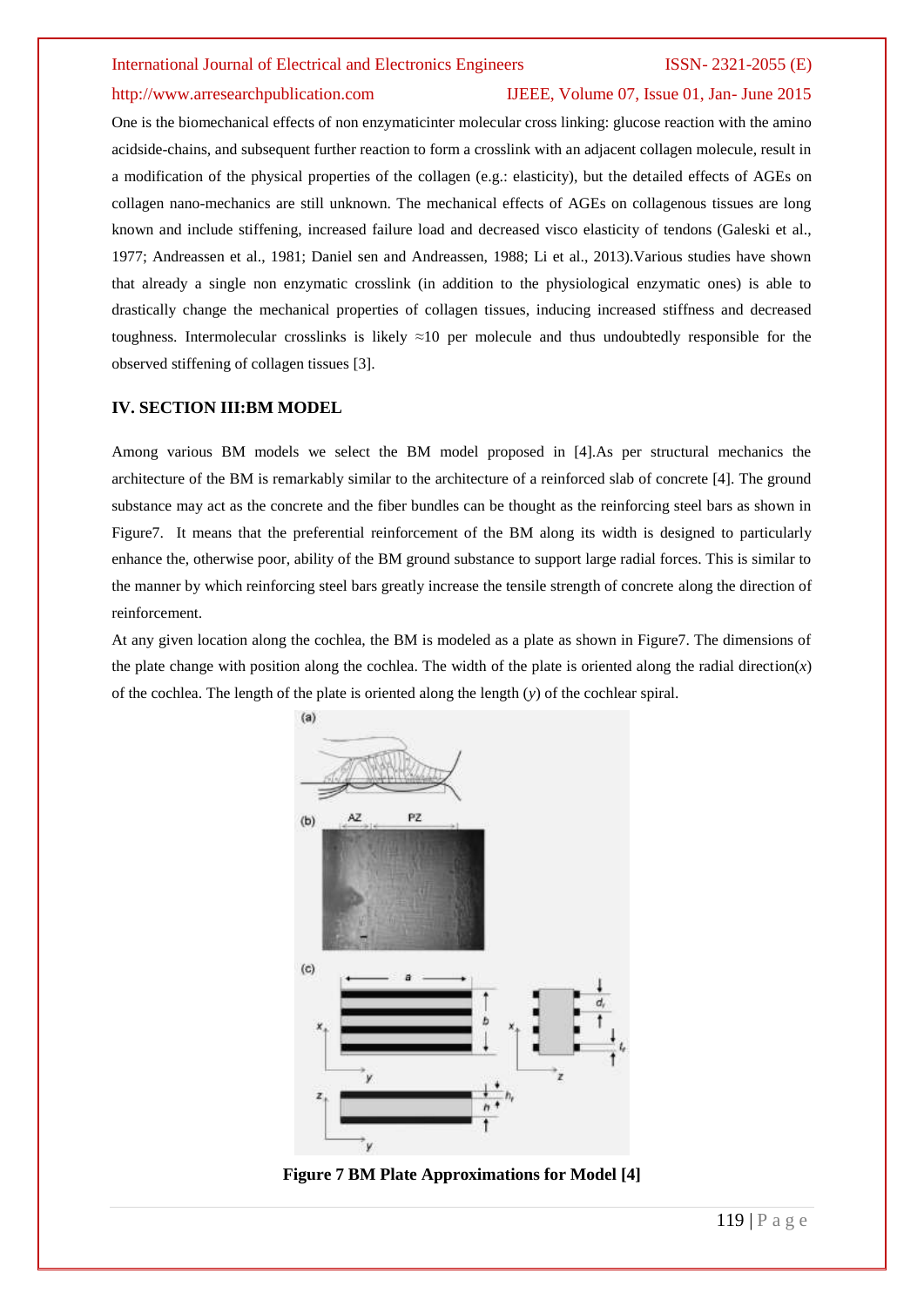### http://www.arresearchpublication.com IJEEE, Volume 07, Issue 01, Jan- June 2015

The BM plate is composed of two components: (a) Anisotropic plate of BM ground substance; and (b) two sets of fiber bundles, which travel along the top and bottom of the plate in order to preferentially reinforce the plate along its width. Due to the preferential reinforcement by the fiber bundles along the *y* direction, the plate is an isotropic, whereby it has different mechanical properties along its width and length.

### **4.1 Determination of BM Plate Dimensions**

At a given position, *x*, along the cochlea, the dimensions of the plate are determined as follows. The width of the plate,  $a$ , is equal to the width of the BM,  $w(x)$ . The length of the plate,  $b$ , is calculated as

 $b(x) = 5\lambda_c(x)$ , (1)

where  $\lambda_c(x)$  is the space constant that describes the amount of BM longitudinal coupling[5]. As shown in the figure 8 the plate length is taken as per longitudinal coupling involved which means relevant length affected by deflection for model estimation





The effective thickness,  $h(x)$  of the plate is calculated as the cross-sectional area of the BM divided by its width.

### **4.2 Determination of BM Plate Material Properties**

The deflection equation of a plate is determined by its flexural rigidities, *Dx*, *Dy*, and *H*, which are functions of the plate architecture, the elasticity of the fibers, and the elasticity of the ground substance. Given the preferential reinforcement of the plate along the radial (*x*) direction, the flexural rigidities, *Dx*, *Dy*, and *H*, of the plate can be calculated (Timoshenko and Woinowsky- Kreiger, 1959) to be

$$
D_x(x) = \underline{E_g h^3(x)}
$$
(2)  
12(1-v<sup>2</sup>)  

$$
D_y(x) = \underline{E_g h^3(x)} + \underline{E_d I_d(x)}
$$
(3)  
12(1-v<sup>2</sup>)d<sub>f</sub>(x) (3)  

$$
H(x) = D_x(x)
$$
(4)

Where  $E<sub>g</sub>$  and  $E<sub>f</sub>$  represent the elasticity moduli of the ground substance and fiber bundles, respectively,  $v$  is Poisson's ratio of the ground substance,  $h(x)$  is the thickness of the BM plate,  $d(x)$  is the spacing between fiber bundles, and

 $I_f(x)$  is the moment of inertia of each set of fiber bundles (top and bottom) with respect to the middle axis of the cross section of the plate calculated as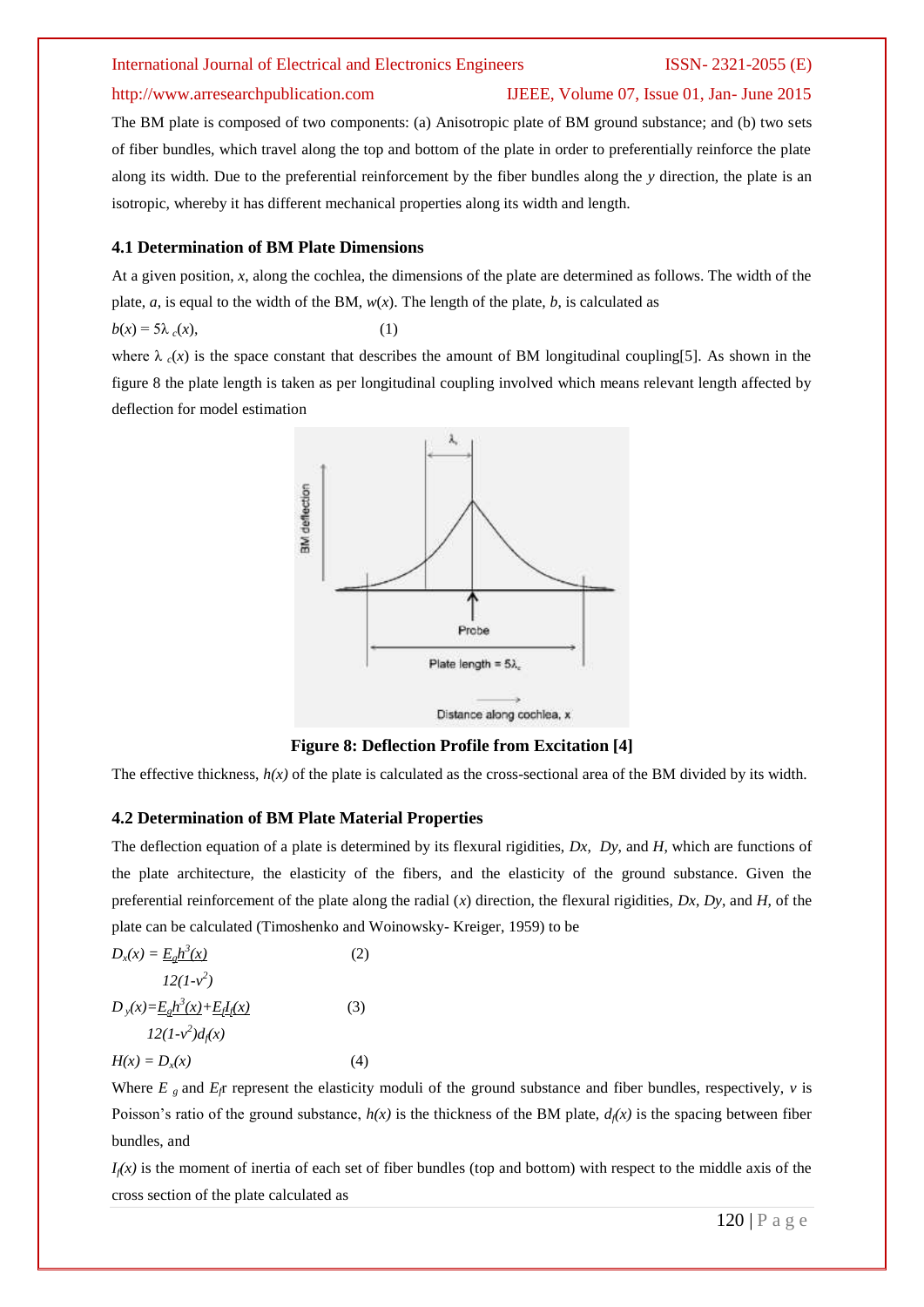http://www.arresearchpublication.com IJEEE, Volume 07, Issue 01, Jan- June 2015

$$
I_f(x) = \frac{1}{2} t_f(x) h^3(x) [1 - (1 - 2h_f(x))^3]
$$
  
12  $h(x)$ 

This can be approximated as

$$
I_f(x) = \frac{1}{2} t_f(x) h^2(x) h_f(x)
$$
 (5)

Where  $h_f(x)$  is the height of fiber bundles and  $t_f(x)$  is the thickness of fiber bundles.

### **4.3 Parameter Estimation**

The model was used to determine BM tension at six locations along the cochlea [4]. Table 1 lists the experimental measurements which were used to calculate the model dimensions and mechanical properties.

| Parameter          | Symbol       | Value |                     |      |      |      | Reference? | mm   |              |
|--------------------|--------------|-------|---------------------|------|------|------|------------|------|--------------|
| Location from base | 工            | 1.3   | $3.61$ <sup>*</sup> | 4.55 | 6.86 | 7.54 | 11.26      | 1.2  | mm           |
| BM width           | $\alpha$     | 149   | 168                 | 194  | 211  | 231  | 259        | A. 2 | <b>JEITE</b> |
| Coupled length     |              | 54    | 67                  | 83.  | 96   | 110  | 136        |      | $\mu$ m      |
| BM height          |              | 8.54  | 12.5                | 13.1 | 15.0 | 15.9 | 17.7       |      | $\mu$ m      |
| Bundle thickness   | м            | 1.5   | 1.02                | 0.77 | 0.57 | 0.59 | 0.28       |      | дати         |
| Bundle width       | τ.           | 1.37  | 113                 | L03  | 0.80 | 0.73 | 0.35       |      | μт           |
| Bundle spacing     | a            | 1.58  | 1.60                | 1.61 | 1.62 | 1.63 | 1.67       |      | <b>AIII</b>  |
| Point stiffness.   | $r_{\rm cr}$ | 1.98  | 1.26                | 0.72 | 0.46 | 0.28 | 0.12       |      | N/m          |
| Poisson's ratio    | $\nu$        | 0.4   | 0.4                 | 0.4  | 0.4  | 0.4  | 0.4        |      | N/m          |

Anatomical dimensions of the fiber bundles were obtained in following manner. The thickness and height of the fiber bundles were determined from table 1 [6]. At each location of interest, the average thickness of the fiber bundles was calculated as the mean of the measured thickness of the upper and lower fiber bundles. The spacing of the fiber bundles at locations in the three turns were obtained using digitized images of the BM in excised turns of gerbil cochlea.

The stiffness at the center of the BM was estimated from the measurements of Naidu and Mountain (1998b) as being equal to one-half the stiffness of the OC as measured under the outer hair cell region. The stiffness was experimentally measured at a BM deflection of z<sub>0</sub>approximately equal to5µm. Measurements of longitudinal coupling of the BM were obtained from Naidu and Mountain (2001). Poisson's ratio of the ground substance of the BM was estimated to be0.4 from measurements on dog lung tissue by Lai-Fook *et al. (*1976).

The ratio of the elasticity of the fibers to the elasticity of the ground substance was estimated to be 100. This ratio value makes the BM weakly an isotropic in the apex, which is consistent with the experimental measurements of Naidu and Mountain (1998a).

### **4.4 Model Solutions**

The general equation describing the deflection,  $z(x, y)$ , of the anisotropic BM plate in response to a generalized load  $,q(x, y)$ , and tension, *Ny*, along the *y* direction is given by

$$
\begin{split} D_x \frac{\partial^4 z(x,y)}{\partial x^4} + 2H \frac{\partial^4 z(x,y)}{\partial x^2 \partial y^2} + D_y \frac{\partial^4 z(x,y)}{\partial y^4} - N_y \frac{\partial^2 z(x,y)}{\partial y^2} \\ = q(x,y), \end{split} \tag{A}
$$

where the flexural rigidities  $Dx$ ,  $Dy$ , and  $H$  are given by Eqs (2)–(4).

The deflection in response to a concentrated force, *P* ,applied at the center of the plate may be then obtained from Eq(A1) in the form of a trigonometric series (Timoshenko and Woinowsky-Krieger, 1959).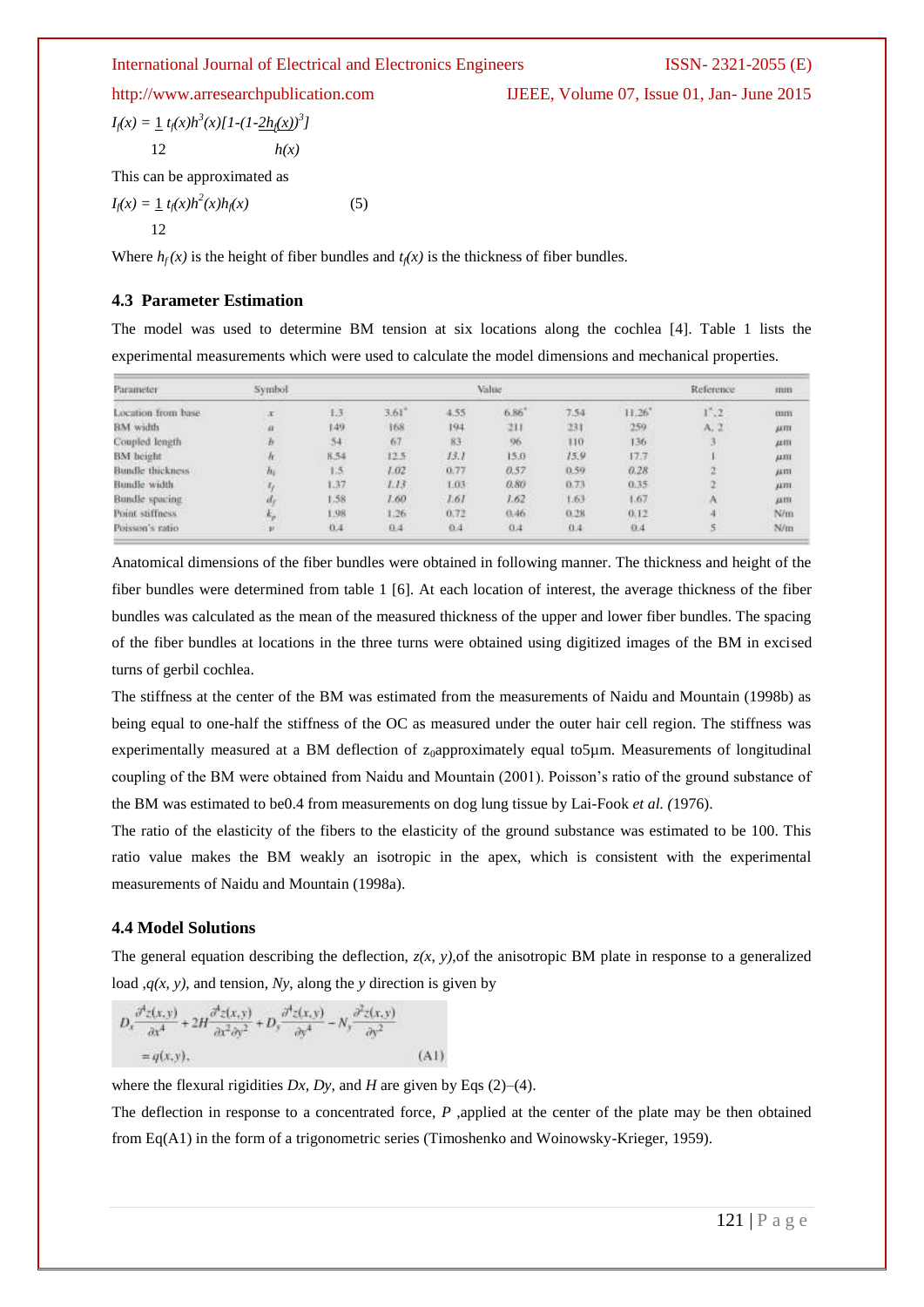http://www.arresearchpublication.com IJEEE, Volume 07, Issue 01, Jan- June 2015

$$
c(x,y) = \frac{4P}{ab\pi^4}
$$
  
\n
$$
\times \sum_{n=1,3...}^{\infty} \sum_{m=1,3...}^{\infty} \frac{\sin\frac{m\pi}{2}\sin\frac{n\pi}{2}}{\left[D_x \frac{m^4}{b^4} + 2D_x \frac{m^2n^2}{a^2b^2} + D_y \frac{n^4}{a^4} + \frac{N_s m^2}{\pi^2 a^2}\right]}
$$
  
\n
$$
\times \sin\frac{m\pi x}{b}\sin\frac{n\pi y}{a},
$$
 (A2)

where *H* has been substituted by *Dx* using Eq  $(4)$ . After approximation the deflection profile is then given by the expression

$$
z(x,y) = \frac{4Pab}{K\pi^4 D_x (1+\alpha)} \sin \frac{\pi x}{a} \sin \frac{\pi y}{b},
$$
 (A3)

where

$$
K = \left(\frac{D_y b^2}{D_x a^2} + 2 + \frac{a^2}{b^2}\right)
$$
 (A4)

and

$$
\alpha = \frac{N_{\gamma}b^2}{\pi^2 D_{\gamma}K}.
$$
 (A5)

Two constraints are then applied to calculate the BM tension. First, the physiological stiffness, *kp*, is measured experimentally at the center of the BM at a deflection, *zo* in response to a force, *P*. The measured stiffness must be equal to the stiffness at the center of the plate calculated from the deflection profile using Eq (A3) as follows:

$$
\frac{1}{k_p} = \left. \frac{dz(a/2, b/2)}{dP} \right|_{z_p} = \frac{z_o(a/2, b/2)}{P} = \frac{4ab}{K\pi^4 D_x (1 + \alpha)}.
$$
\n(A6)

Second, during deflection, the tensile strain must balance the strain due to deflection. The strain,  $\varepsilon_y$ , generated in the plate by the tensile stress,  $\sigma$ <sup>*y*</sup>

$$
\varepsilon_y = \frac{\sigma_y}{E_y} = \frac{N_y(1 - \nu^2)}{hE_y},\tag{A7}
$$

where *Ey* represents the equivalent elasticity modulus along the *y* direction, which is related to the flexural rigidity *Dy* by

$$
D_y = \frac{E_y h^3(x)}{12}.
$$
 (A8)

The strain,  $\varepsilon_d$  due to deflection is given by

$$
\varepsilon_d = \frac{1}{2a} \int_0^a \left( \frac{dz(b/2, y)}{dy} \right)^2 dy, \tag{A9}
$$

where the right hand side of the equation is the ratio of the plate extension produced by deflection to the width *a*  of the plate (Timoshenko, 1955). The plate extension is approximated by the difference between the arc length of the deflection profile and *a* Equating the tensile strain and strain due to deflection, we get

$$
\frac{N_y(1-\nu^2)}{hE_y} = \frac{1}{2a} \int_0^a \left(\frac{dz(b/2, y)}{dy}\right)^2 dy.
$$
 (A10)

Substituting for *z (b*/2, *y)* using Eq. (A3), and substituting for *Ey* using Eq. (A8), Eq. (A10) becomes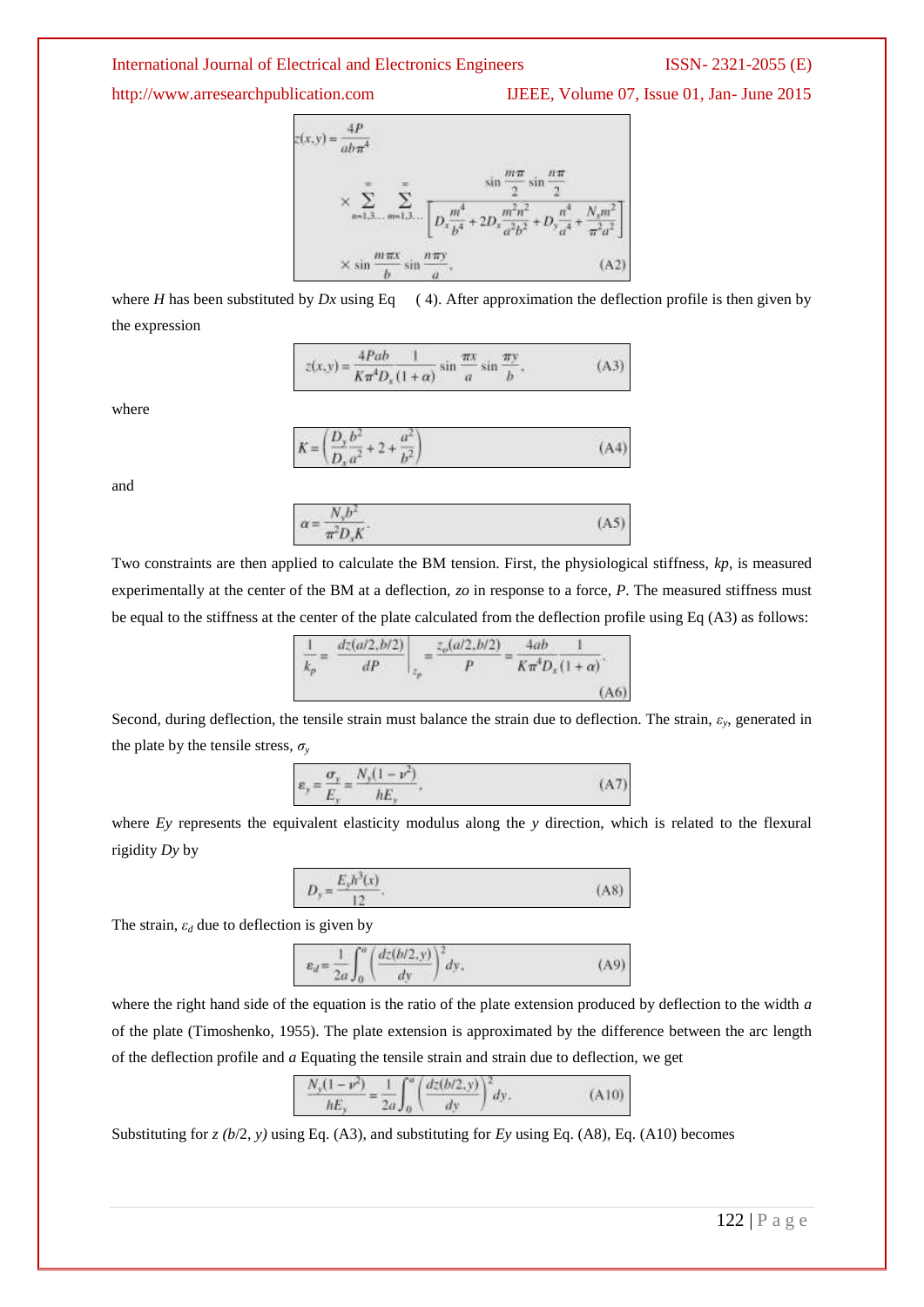http://www.arresearchpublication.com IJEEE, Volume 07, Issue 01, Jan- June 2015

| $\frac{N_y h^2}{3D_y} = \left[ \left( \frac{4Pab}{k \pi^4 D_x} \right) \left( \frac{1}{1+\alpha} \right) \right]^2 \left( \frac{\pi}{a} \right)^2.$ |  | (A11) |
|-----------------------------------------------------------------------------------------------------------------------------------------------------|--|-------|

By dividing Eq. (A11) by Eq. (A6) and substituting for *Ny* using Eq. (A5), the value of  $\alpha$  is calculated as

| $\alpha = \frac{3}{Kh^2} z_o^2 \left(\frac{b}{a}\right)^2 \left(\frac{D_y}{D_x}\right).$ | (A12) |
|------------------------------------------------------------------------------------------|-------|
|                                                                                          |       |

The tension, *Ny* is then be obtained from  $\alpha$  by dividing Eq. (A5) by Eq. (A6)

| 4a<br>α                                             |       |
|-----------------------------------------------------|-------|
| ${\cal N}$<br>$=$<br>$\pi^2 b$ (1<br>N<br>$+\alpha$ | (A13) |

*Dx* and *Dy* may then be calculated from Eqs. (A5),(3), and (4).

### **4.5 Model Solution**

The model is used to calculate BM tension by simulating the experimental measurements of BM stiffness (Naidu and Mountain, 1998b). An analytical expression is derived for the deflection profile of the plate in response to a concentrated force, which is applied at the center of the BM. The deflection profile is a function of the elasticity of the fibers and ground substance, and the radial tension. Since the ratio of the elasticity of the fibers and ground substance is assumed to be 100, the deflection profile is only a function of two unknown variables, the elasticity of the ground substance and the radial tension. Therefore, only two equations, instead of three, are required to solve the tension of the BM. The two equations are determined as follows. The first equation is obtained by equating the calculated stiffness to the stiffness as measured experimentally. The second equation is derived from the constraint that edges of the BM are not observed to move towards each other when the BM is deflected during the experimental stiffness measurement.

Mathematically, the constraint is equivalent to balancing the strain developed in the BM due to deflection by the strain developed in the BM due to tension. The two equations formulated as described above are solved simultaneously to calculate the tension in the BM.

### **4.6 Model Results**

Figure 9(a) shows the calculated BM tension  $Ny(x)$  plotted as a function of position along the length of the cochlea. The tension decreases by about two orders of magnitude from a value of about 0.76 N/m at the base to about0.001 N/m at the apex. The continuous variation in tension, in units of N/m, with distance *x* along the cochlea is described by a regression fit to the predicted values, which is given by the function

$$
N_{y}(x) = 1.51e^{-0.58x},
$$

where *x* is specified in units of mm. The corresponding tensile stress  $\sigma_y(x)$  acting on the BM was calculated by dividing  $Ny(x)$  by the effective height,  $h(x)$ , of the BM plate. Figure 9(b) shows the calculated tensile stress as a function of position along the length of the cochlea. The continuous variation in tensile stress, in units of N/m2, with distance *x* along the cochlea is described by a regression fit to the predicted values, which is given by the function

$$
\sigma_{\rm y}(x) = 1.671\,66 \times 10^5 e^{-0.65x},
$$

.

where *x* is specified in units of mm. The predicted flexural rigidities of the plate, *Dx* and *Dy*, are plotted as a function of position along the cochlea in Fig.4. The continuous variation in *Dx* and *Dy*, in units of Nm, with distance *x* along the cochlea are described by the regression fit to the predicted values, which are given by the functions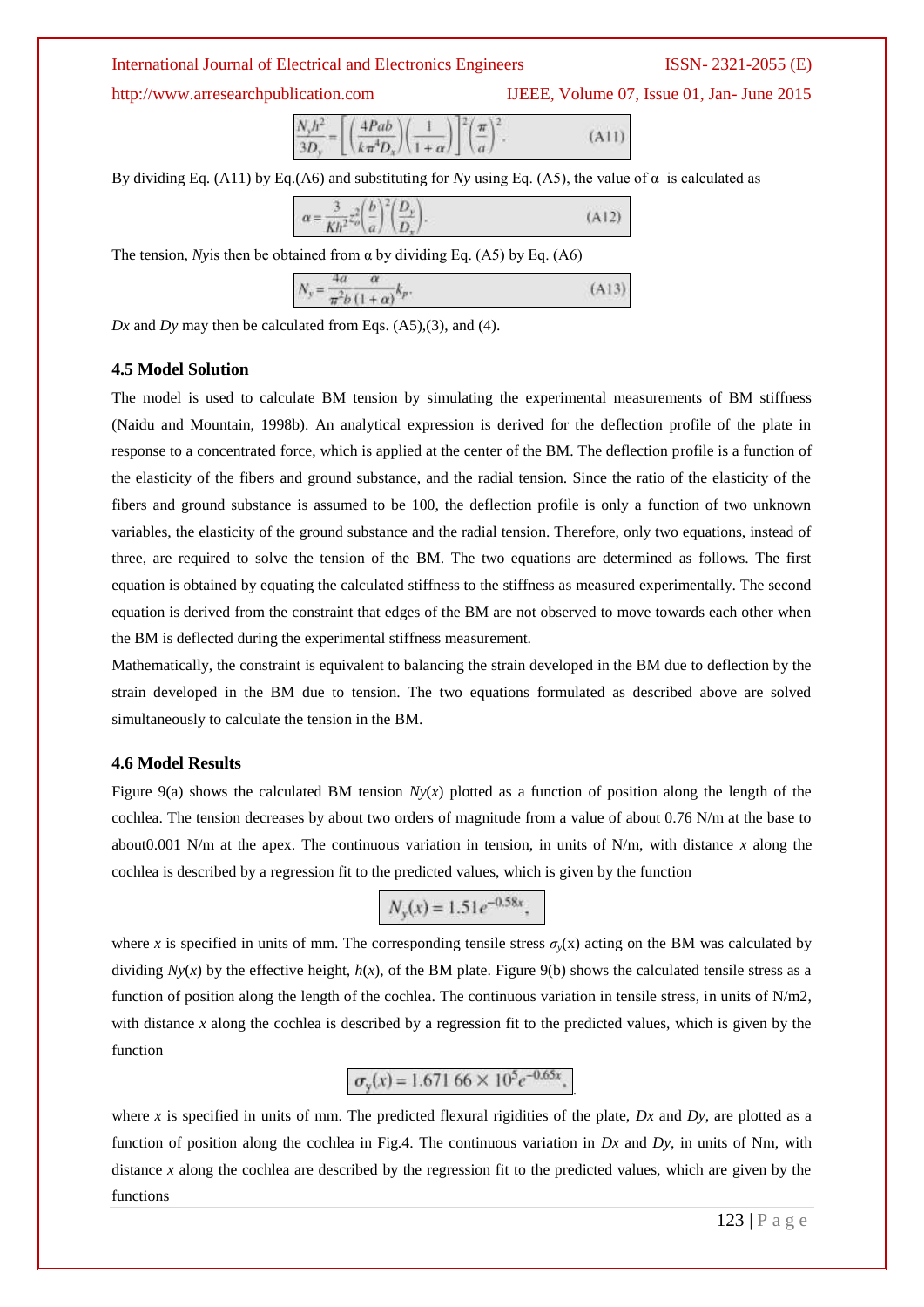http://www.arresearchpublication.com IJEEE, Volume 07, Issue 01, Jan- June 2015

$$
D_x(x) = 3 \times 10^{-11} e^{-0.01x},
$$
  

$$
D_y(x) = 3.3 \times 10^{-9} e^{-0.33x}
$$

where *x* is specified in units of mm.



Figure 9: a) BM tension profile and b) BM tensile stress profile [4]

### **V. SECTION IV: EFFECTS OF DIABETES**

Besides the elderly, people who suffer with type II diabetes are particularly badly affected by AGE cross-linking (Andreassen et al., 1981; Schnider and Kohn, 1982). Whilst elder people have abundance of long-lived proteins that have slowly accumulated AGE crosslinks, type II diabetics have abnormally high levels of glucose in their system leaving a surplus which is available to glycate proteins.

The deflection profile equation (A3) in BM mathematical model contains *K* which is function of *Dx* and *Dy* is a diabetic parameter.

As *Dx* and *Dy* are dependent  $E_f$  which represent the elasticity moduli of fiber bundles, which is altered by prolonged diabetic condition.

Cochlear active model proposed in [7] involves the motility factor α. Motility factor α varies due to loss of hair cells under prolonged diabetic condition [8]

BM model proposed in [4] involves *K* which varies due to glycation of collagen fibers involved in BM structure

### **VI. CONCLUSION**

After identifying diabetic parameter *K ,* we propose that the realistic variations of *K* should be imposed on the mathematical model to investigate the impairments caused by diabetes.

### **REFERENCES**

[1]. Wei Liu, Francesca Atturo, RobiarAldaya, Peter Santi, Sebahattin Cureoglu, Sabrina Obwegeser, Rudolf Glueckert, Kristian P faller, AnneliesSchrott- Fischer, Helge Rask-Andersen, "Macromolecular organization and fine structure of the human basilar membrane-Relevance for cochlear implantation" Cell Tissue Res(2015) 360:245-262